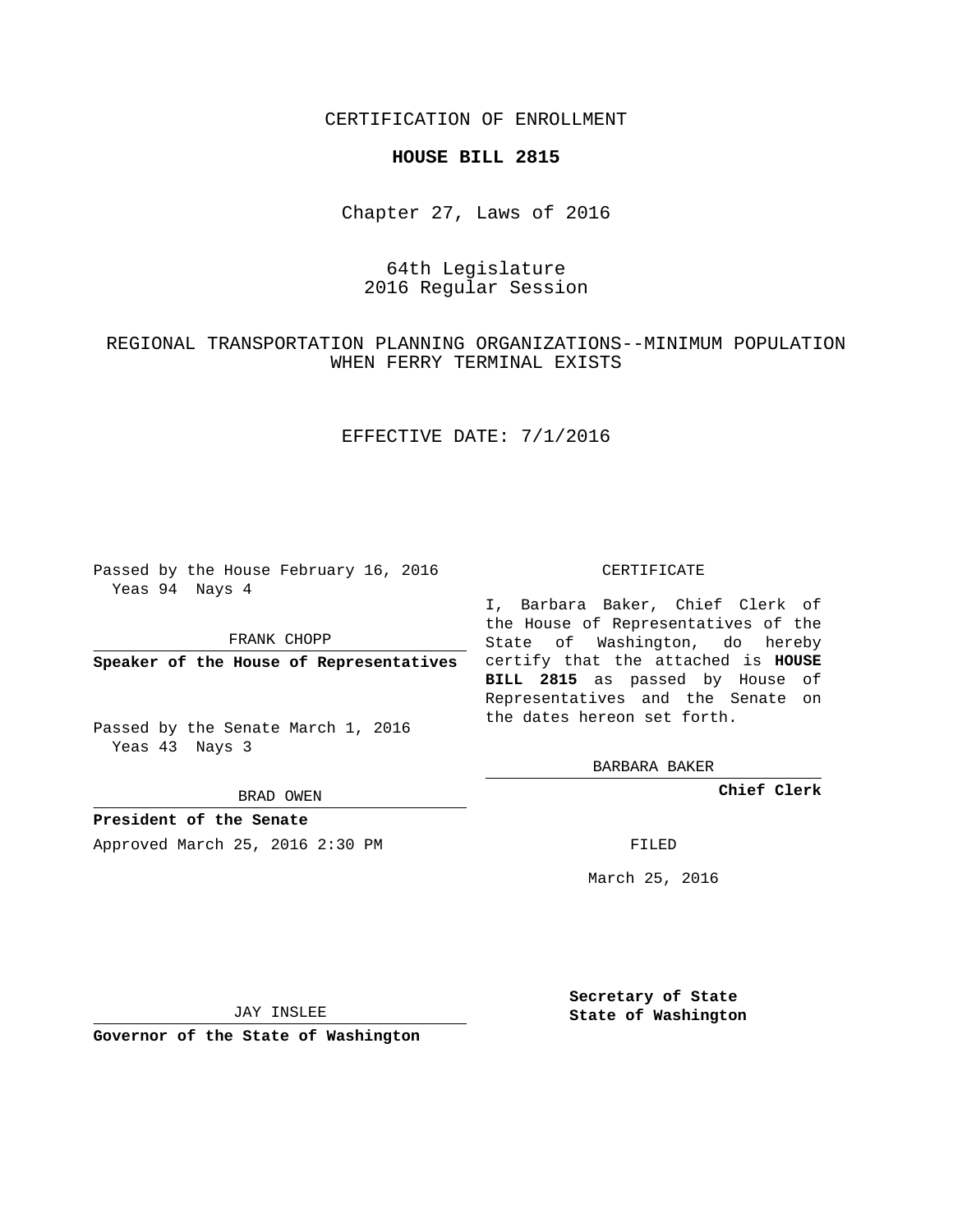#### **HOUSE BILL 2815**

Passed Legislature - 2016 Regular Session

**State of Washington 64th Legislature 2016 Regular Session**

**By** Representatives Hayes, Smith, Lytton, and Morris

Read first time 01/21/16. Referred to Committee on Transportation.

 AN ACT Relating to modifying the eligibility requirements for certain counties with ferry terminals to form a regional transportation planning organization; amending RCW 47.80.020; and 4 providing an effective date.

5 BE IT ENACTED BY THE LEGISLATURE OF THE STATE OF WASHINGTON:

6 **Sec. 1.** RCW 47.80.020 and 1990 1st ex.s. c 17 s 54 are each 7 amended to read as follows:

 The legislature hereby authorizes creation of regional transportation planning organizations within the state. Each regional transportation planning organization shall be formed through the voluntary association of local governments within a county, or within geographically contiguous counties. Each organization shall:

13 (1) Encompass at least one complete county;

14 (2) Have a population of at least one hundred thousand, have a 15 population of at least seventy-five thousand and contain a Washington 16 state ferries terminal, or contain a minimum of three counties; and

 (3) Have as members all counties within the region, and at least sixty percent of the cities and towns within the region representing a minimum of seventy-five percent of the cities' and towns' 20 population.